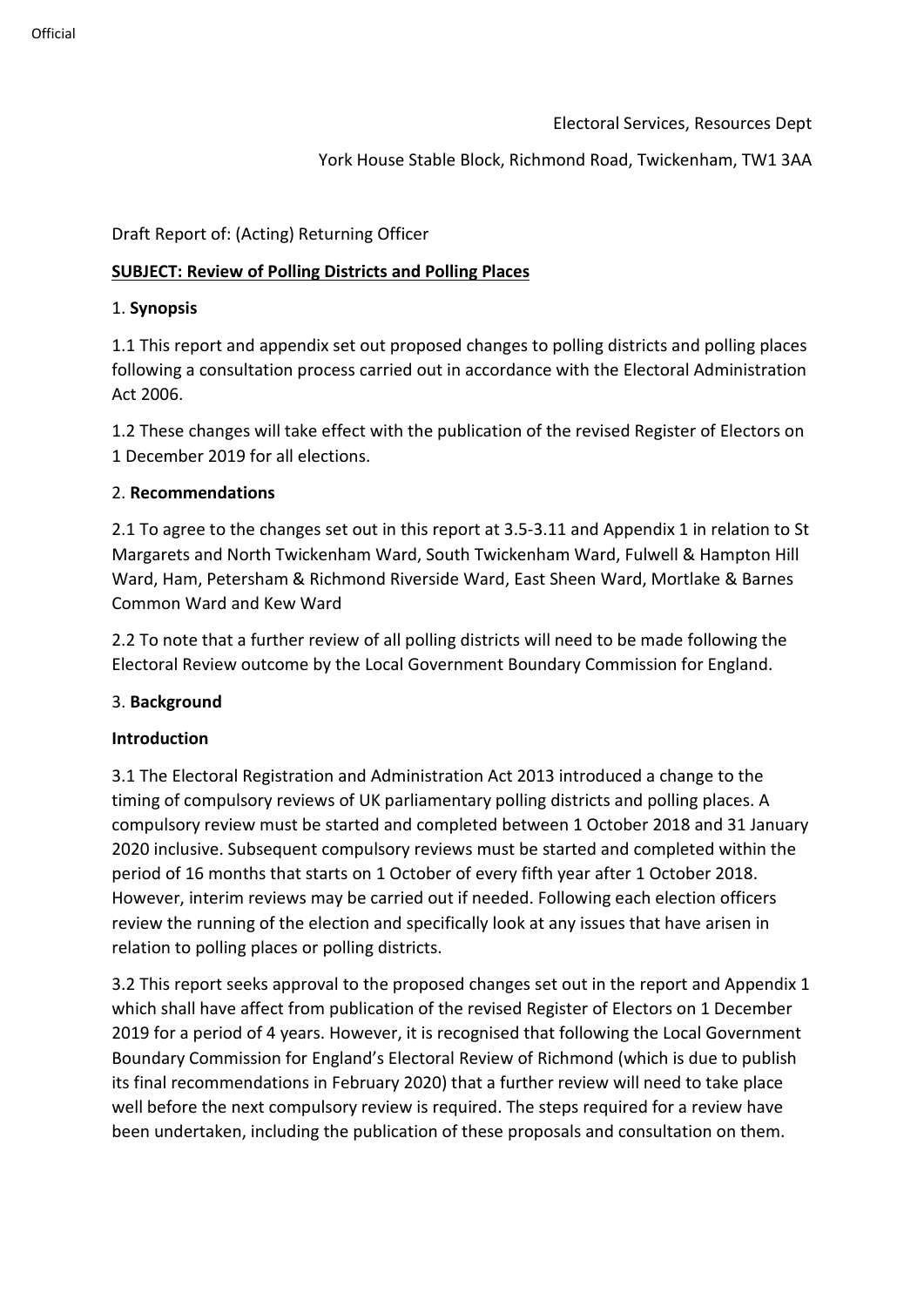3.3 Section 18B (4) of the Representation of the People Act 1983 states that in conducting a review of polling places the authority must:

• seek to ensure that all the electors in the constituency have such reasonable facilities for voting as are practicable in the circumstances

• seek to ensure that so far as is reasonable and practicable, the polling places they are

responsible for are accessible to all electors, including those who are disabled, and when

considering the designation of a polling place, must have regard to the accessibility needs of

disabled persons.

• must be within the area of the district unless special circumstances make it desirable to

designate an area either wholly or partly outside of the polling district.

3.4 Electorate figures are as at 1 August 2019.

#### **PROPOSED CHANGES**

#### 3.5 St Margarets and North Twickenham Ward

3.51 A change of Polling Place for Polling District DB from The Winchester Room at The Turks Head to St Margarets Catholic Church Hall is recommended due to the non-availability of the previous venue. This was used successfully at the European Parliamentary Elections on 23 May 2019. See Appendix 1 for further details.

#### 3.6 South Twickenham Ward

3.61 A change of Polling Place for Polling District EA from St Catherines School to Church of St James is recommended. This was used successfully at the European Parliamentary Elections on 23 May 2019. See Appendix 1 for further details.

#### 3.7 Fulwell & Hampton Hill Ward

3.71 A change of Polling Place for Polling District HA from St Marys & St Peters C of E School to St Francis De Sales is recommended. A change in HB from St James Church Hall to Greenwood Community Centre is also recommended. These were used for both polling districts successfully at the European Parliamentary Elections on 23 May 2019. See Appendix 1 for further details.

#### 3.8 Ham, Petersham & Richmond Riverside Ward

3.81 A change of Polling Place for Polling District NA from Russell School Nursery to Caravan near Russell School Nursery. This was used successfully at the European Parliamentary Elections on 23 May 2019. See Appendix 1 for further details.

#### 3.9 East Sheen Ward

3.91 A change of Polling Place for Polling District OA from Sheen Mount School to East Sheen Baptist Church Hall. This was used successfully at the European Parliamentary Elections on 23 May 2019. See Appendix 1 for further details.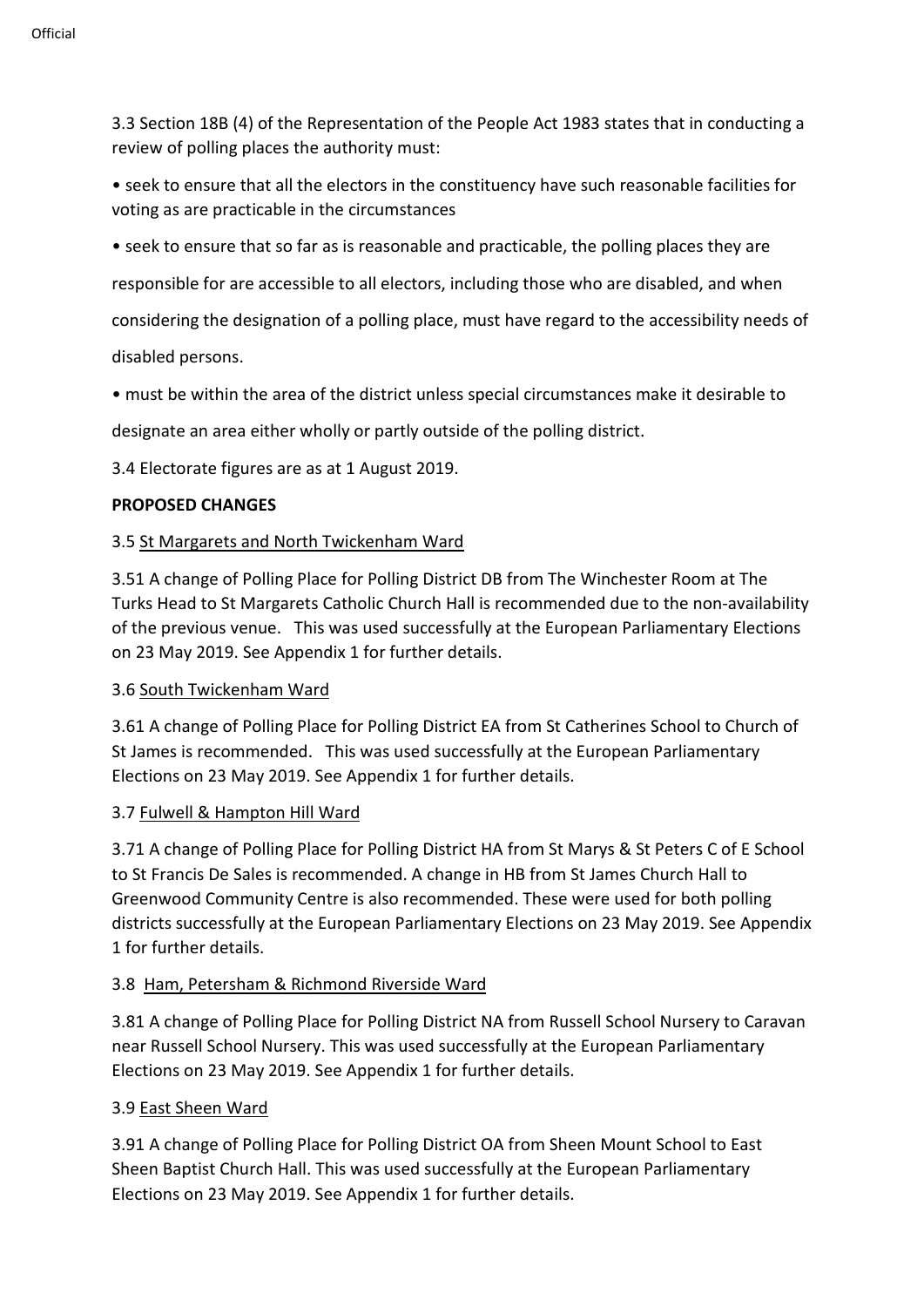# 3.10 Mortlake & Barnes Common Ward

3.10.1 A change of Polling Place for Polling District PA from East Sheen Primary School to The Pavillion. This was used successfully at the European Parliamentary Elections on 23 May 2019. See Appendix 1 for further details.

# 3.11 Kew Ward

3.11.1 A change of Polling Place for Polling District QA from Queens C of E School to St Annes Church Hall. This was used successfully at the European Parliamentary Elections on 23 May 2019. See Appendix 1 for further details.

3.12 Recommended that all other wards remain unchanged.

## 4. **Implications**

## 4.1 **Financial implications:**

The costs of the polling districts and polling places review will be met from within existing budgets.

#### 4.2 **Legal Implications:**

4.2.1 The Representation of the People Act 1983 section 18D requires that local authorities designate the polling places within their Parliamentary constituencies. Under Representation of the People Act 1983, Returning Officers have the right to use certain public buildings (including schools that receive public funds) for use as polling stations at elections.

4.2.2 Section 18B (4) of the RPA 1983 states that in conducting a review of polling places the authority must:

• seek to ensure that all the electors in the constituency have such reasonable facilities for voting as are practicable in the circumstances

• seek to ensure that so far as is reasonable and practicable, the polling places they are

responsible for are accessible to all electors, including those who are disabled, and when

considering the designation of a polling place, must have regard to the accessibility needs of

disabled persons.

• must be within the area of the district unless special circumstances make it desirable to

designate an area either wholly or partly outside of the polling district.

# 4.3 **Resident Impact Assessment:**

4.3.1 Electoral Services considered a review of all possible polling places and used a suitability and access checklist. One checklist has been completed for each existing poll place and all proposed new polling places.

4.3.2 All polling staff receive equalities training as part of the induction for working on the election.